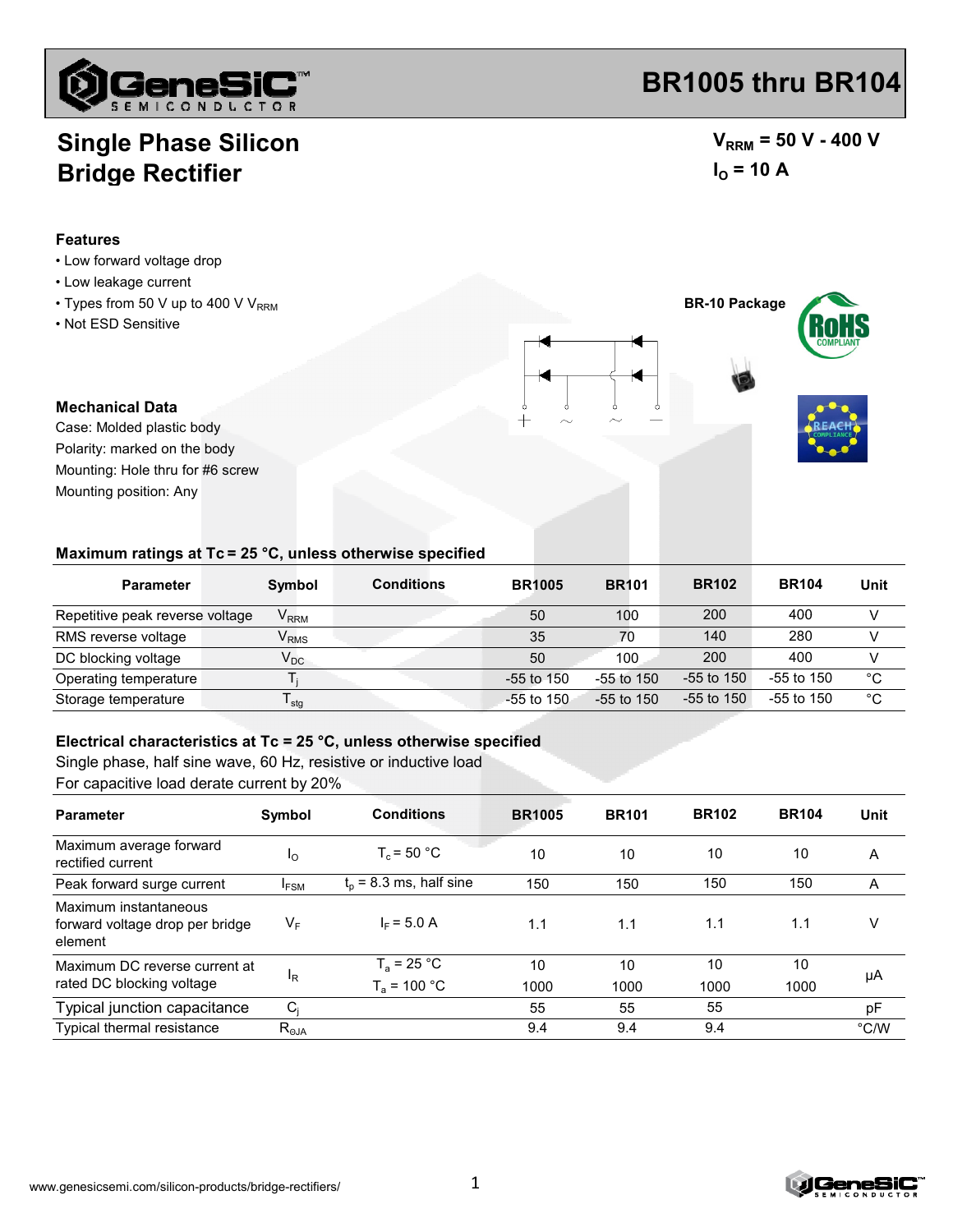



**SEMICONDLCTOR** 



FIG.2 MAXIMUM NON REPETITIVE FORWARD SURGE CURRENT

FIG.3 TYPICAL FORWARD CHARACTERISTICS





FIG.4 TYPICAL REVERSE CHARACTERISTICS